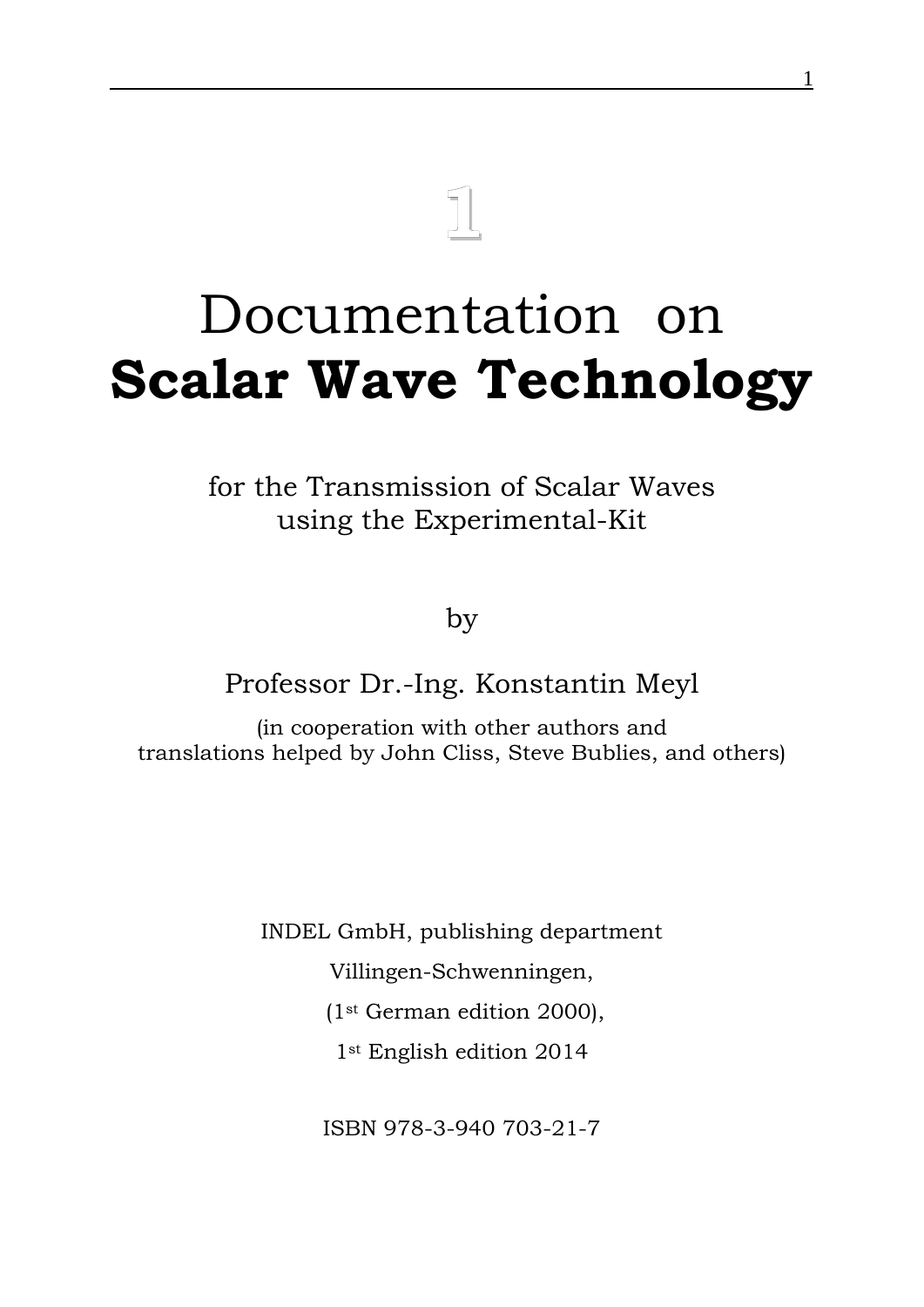## **Documentation 1 on Scalar Wave Technology**

for the Transmission of Scalar waves using the Experimental-Kit and Scalar Wave Transporter

by Professor Dr.-Ing. Konstantin Meyl

1<sup>st</sup> German edition 2000 (with 177 figures and 320 pages) 1<sup>st</sup> English edition 2014 (with 144 fig. and 246 translated pages).

Orig.: Die Deutsche Bibliothek - CIP-Einheitsaufnahme

**Meyl, Konstantin:** Documentation on Scalar Wave Technology - by Konstantin Meyl.- Villingen-Schwenningen : INDEL GmbH, Verl.-Abt. (2014) 1<sup>st</sup> Ed.

ISBN 978-3-940 703-21-7

The work including all of its parts are copyright protected. All rights, in particular those of reprint, reproduction, duplication, microfilming, translation and storage in electronic systems reserve themselves the author and the publishing department.

 $\circ$  INDEL GmbH, publishing department Villingen-Schwenningen 1st Ed. 2014

Postal address:

*INDEL* GmbH Verlag, Erikaweg 32, D-78048 Villingen-Schwenningen Fax: +49(0)7721-51870, Info@etzs.de

Order via Internet - Shop: [www.etzs.de](http://www.etzs.de/) and more information: [www.meyl.eu](http://www.meyl.eu/)

Printed in Germany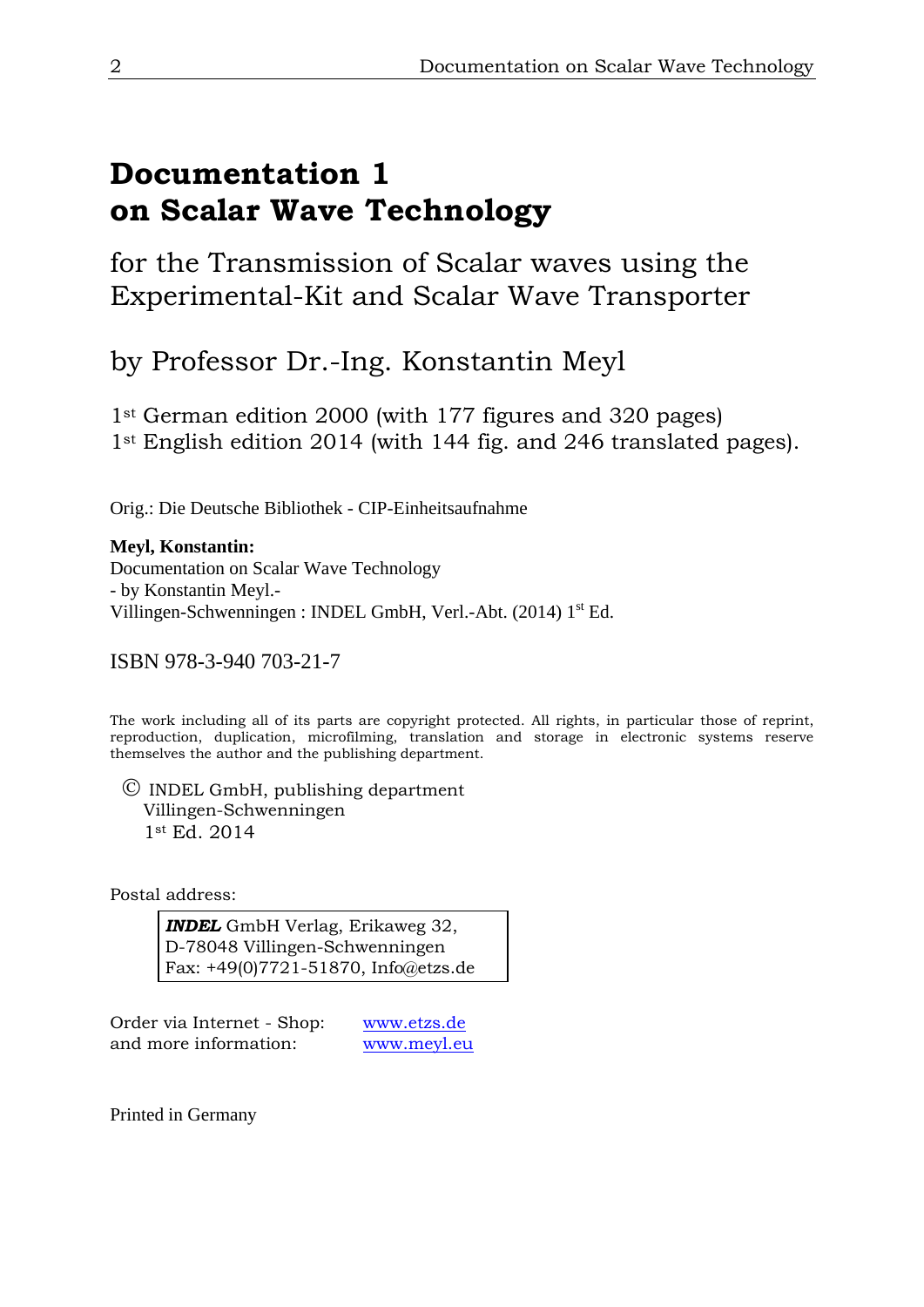### **Table of Content**

#### Chapter Page

| I.   |                                                                                       |  |
|------|---------------------------------------------------------------------------------------|--|
| 1.   |                                                                                       |  |
| 2.   |                                                                                       |  |
| 3.   |                                                                                       |  |
| 4.   |                                                                                       |  |
| 5.   |                                                                                       |  |
| 6.   |                                                                                       |  |
| II.  |                                                                                       |  |
| 1.   |                                                                                       |  |
| 2.   |                                                                                       |  |
| 3.   |                                                                                       |  |
| 4.   |                                                                                       |  |
| 5.   |                                                                                       |  |
| 6.   |                                                                                       |  |
| 7.   |                                                                                       |  |
| 8.   |                                                                                       |  |
| Ш.   | <b>Experiments with scalar wave transmission (Manual) </b> 27                         |  |
| 1.   |                                                                                       |  |
| 1.1  |                                                                                       |  |
| 1.4  | Expectation according to the scalar wave theory, 1.5 Experimental set-up  28          |  |
| 1.6  | Carrying out the experiment, 1.7 Interpretation of the experimental results  30       |  |
| 1.8  |                                                                                       |  |
| 1.10 |                                                                                       |  |
| 2.   |                                                                                       |  |
| 2.1  |                                                                                       |  |
| 2.4  | Expectation according to the scalar wave theory; 2.5 Experimental setup  33           |  |
| 2.6  |                                                                                       |  |
| 2.9  |                                                                                       |  |
| 2.10 |                                                                                       |  |
| 3.   |                                                                                       |  |
| 3.1  |                                                                                       |  |
| 3.4  |                                                                                       |  |
| 3.5  | Set-up and Carrying out the experiment; 3.6 Interpretation of experimental results 36 |  |
| 3.7  |                                                                                       |  |
| 3.8  |                                                                                       |  |
| 3.9  |                                                                                       |  |
| 3.10 |                                                                                       |  |
| 3.11 |                                                                                       |  |
| 4.   |                                                                                       |  |
| 4.1  | Experimenter, 4.2 place and date, 4.3 To the status of physics, 4.4 Expectation . 42  |  |
| 4.5  | Experimental setup, 4.6 Carrying out the experiment, 4.7 Interpretation  43           |  |
| 4.8  |                                                                                       |  |
| 4.9  |                                                                                       |  |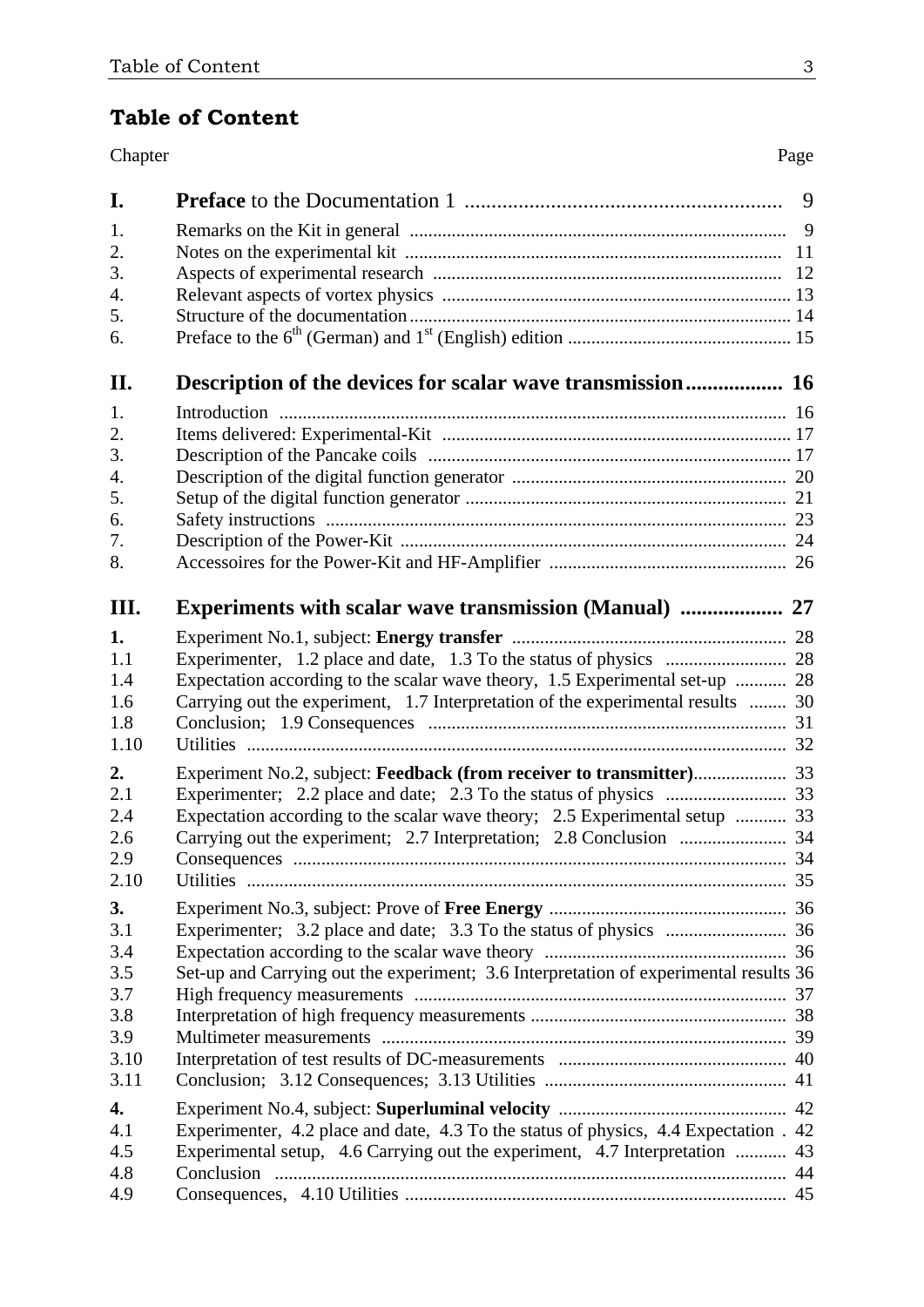| Chapter                                                                                 |                                                                                                                                                                                                                                                | Page |
|-----------------------------------------------------------------------------------------|------------------------------------------------------------------------------------------------------------------------------------------------------------------------------------------------------------------------------------------------|------|
| 5.<br>5.1<br>5.4<br>5.6<br>5.8<br>5.9                                                   | Experimenter; 5.2 place and date; 5.3 To the status of physics  46<br>Expectation according to the scalar wave theory; 5.5 Experimental setup  46<br>Carrying out the experiment; 5.7 Interpretation of experimental results  49               |      |
| 6<br>6.1<br>6.4<br>6.8                                                                  | Expectation; 6.5 Setup; 6.6 Carrying out; 6.7 Interpretation of exp. results  52                                                                                                                                                               |      |
| 7.<br>7.1<br>7.4<br>7.7<br>7.9                                                          | Experimenter; 7.2 place and date; 7.3 Inductive coils in conventionel physics . 54<br>Expectation; 7.5 Experimental set-up; 7.6 Carrying out the experiment  54                                                                                |      |
| 8.<br>8.1<br>8.3<br>8.5                                                                 | Experiment No.8, subject: Experiments with the Experimentation kit  57<br>The "Secondary coil" (pancake coil); 8.2 The "Primary coil" (couple coil)  57<br>Function generator of the Experimental-kit; 8.4 Historical Experiments  58          |      |
| 9.<br>9.1<br>9.4<br>9.6<br>9.7<br>9.9                                                   | Expectations according to the scalar wave theory; 9.5 Experimental set-up  60<br>Interpretation and analysis of the experiment; 9.8 Conclusion  62                                                                                             |      |
| 10.<br>10.1<br>10.3<br>10.5<br>10.6<br>10.8<br>10.9<br>10.10<br>10.11<br>10.12<br>10.14 | Experimental set-up; 10.4 Implementation on the closed oscillating circuit  64<br>Experimental set-up; 10.7 Performance of experiment on open oscillating circuit 65<br>Experimental set-up for measuring output; 10.13 Terms of reference  67 |      |
| IV.                                                                                     |                                                                                                                                                                                                                                                |      |
| 1.<br>$\overline{2}$<br>3<br>3.1<br>4.<br>4.1<br>4.3                                    | Interpretation of the scalar wave experiment (BW University Munich)  74                                                                                                                                                                        |      |
| 5.                                                                                      |                                                                                                                                                                                                                                                |      |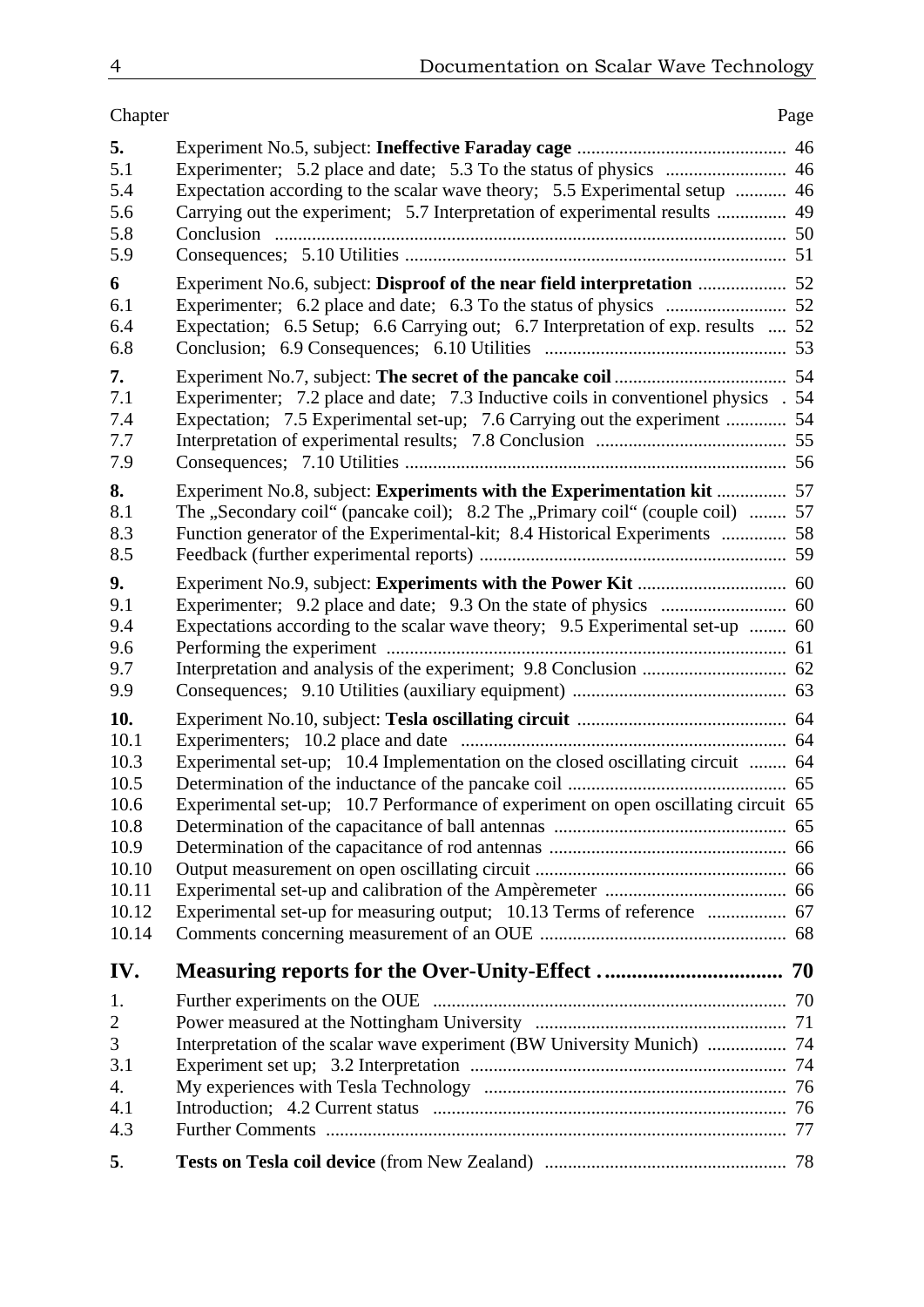| Chapter                                                                                                      |                                                                                                                                                                                                                             | page |
|--------------------------------------------------------------------------------------------------------------|-----------------------------------------------------------------------------------------------------------------------------------------------------------------------------------------------------------------------------|------|
| 6.<br>6.1<br>6.2<br>6.3<br>6.4<br>6.5<br>6.6<br>6.7<br>6.8<br>6.9<br>6.10                                    | Exanimation of the measurement set up acc. to the dokumentation of K.Meyl  81                                                                                                                                               |      |
| V.                                                                                                           |                                                                                                                                                                                                                             |      |
| 1.                                                                                                           |                                                                                                                                                                                                                             |      |
| 2.<br>2.1<br>2.2<br>2.3<br>3.<br>3.1<br>3.3<br>3.5<br>3.7<br>$\mathbf{4}$<br>4.1<br>4.2<br>4.3<br>4.4<br>4.5 | propagation speed; 2.4 Power measurements at the homemade receiver  96<br>Experiment: Wavelength measurement and propagation speed  97<br>Expectation according to the scalar wave theory (Meyl); 3.4 Experimental setup 97 |      |
| 4.6                                                                                                          |                                                                                                                                                                                                                             |      |
| 4.7<br>VI.<br>1.<br>1.1<br>1.2<br>1.3<br>1.5<br>1.6<br>1.7                                                   | Scalar waves, Theory & Experiment (University of Amsterdam 2000)  110                                                                                                                                                       |      |
| 2.<br>2.1<br>2.2<br>2.3                                                                                      |                                                                                                                                                                                                                             |      |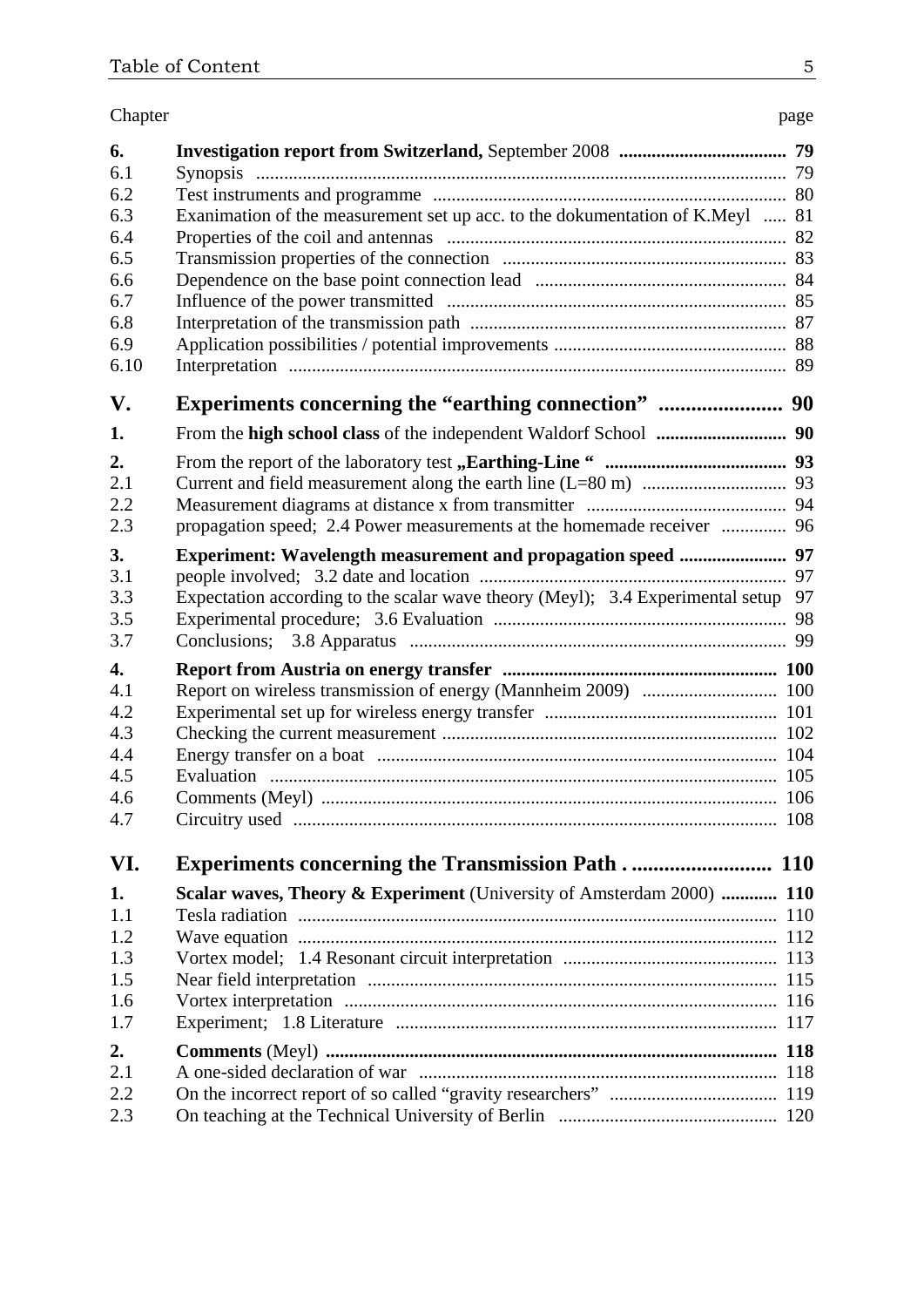| Chapter    |                                                                                       | Page |
|------------|---------------------------------------------------------------------------------------|------|
| <b>3.</b>  |                                                                                       |      |
| 3.1        |                                                                                       |      |
| 3.2        |                                                                                       |      |
| 3.3        |                                                                                       |      |
| 3.4        |                                                                                       |      |
| 3.5        |                                                                                       |      |
| 4.         |                                                                                       |      |
| 4.1        |                                                                                       |      |
| 4.2        |                                                                                       |      |
| 4.3        |                                                                                       |      |
| 5.         |                                                                                       |      |
| 5.1        |                                                                                       |      |
| 5.2        |                                                                                       |      |
| 5.3        | Equivalent circuit of the transformer; 5.4 Electrical behaviour of the assembly 136   |      |
| 5.5        |                                                                                       |      |
| 5.6        |                                                                                       |      |
| 5.7        |                                                                                       |      |
| 6.         | Lab Report: Arrangements of flat coils with ball electrodes  140                      |      |
| 6.1        |                                                                                       |      |
| 6.4        |                                                                                       |      |
| 6.5        |                                                                                       |      |
| 6.6        |                                                                                       |      |
| 6.7        |                                                                                       |      |
| 7.         |                                                                                       |      |
| 7.1        |                                                                                       |      |
| 7.3        |                                                                                       |      |
| 7.5        |                                                                                       |      |
|            |                                                                                       |      |
| 8.         | Lab Report: Flat coils with ball electrodes in shielding case  148                    |      |
| 8.1<br>8.3 |                                                                                       |      |
| 8.4        |                                                                                       |      |
|            |                                                                                       |      |
| VII.       | Experiments on the shielding cage and mobile phoning 151                              |      |
|            |                                                                                       |      |
| 1.         |                                                                                       |      |
| 1.1        |                                                                                       |      |
| 1.2        |                                                                                       |      |
| 1.3        | Relation Energy Transmission and Distance (1. Set-up, 2. Discussion) 153              |      |
| 1.4        | Influence Faraday Cage (1.Alu suitcase, 2.Single wire, 3.Wireless, 4. Discussion) 155 |      |
| 1.5        |                                                                                       |      |
| 1.6        | Recommendations (1. Near future, 2. Future, 3. Long-term vision)  159                 |      |
| 1.7        |                                                                                       |      |
| 2.         |                                                                                       |      |
| 2.1        |                                                                                       |      |
| 2.2        |                                                                                       |      |
| 2.3        |                                                                                       |      |
| 2.4        |                                                                                       |      |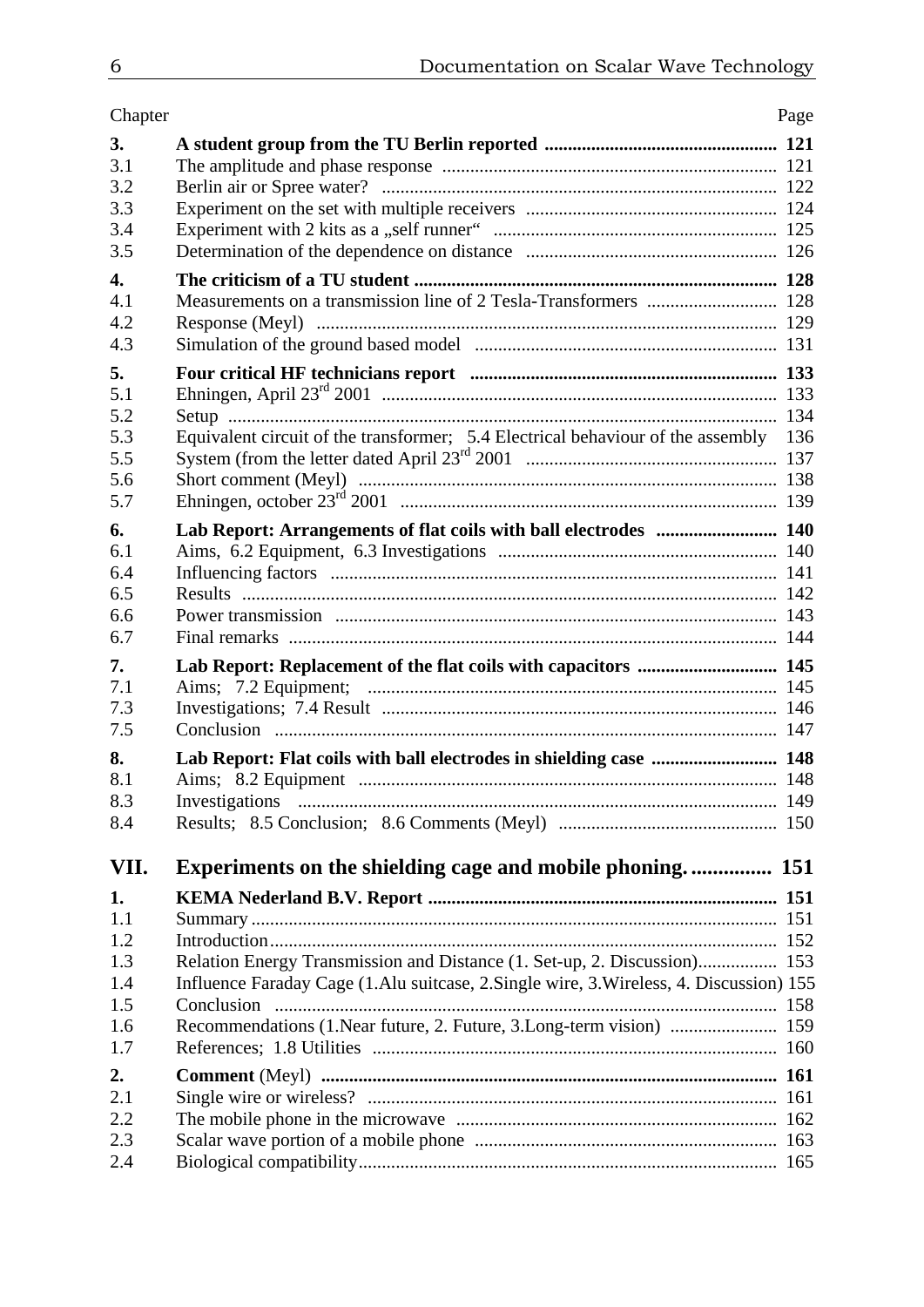| ٧ |
|---|
|   |

| Chapter                 |                                                                                                                                                                                                                               | Page |
|-------------------------|-------------------------------------------------------------------------------------------------------------------------------------------------------------------------------------------------------------------------------|------|
| 2.5<br>2.6<br>2.7       | Radiation-free mobile communications with scalar waves (a visitor's report)  169                                                                                                                                              |      |
|                         |                                                                                                                                                                                                                               |      |
| 2.8<br>2.9              |                                                                                                                                                                                                                               |      |
| 3.<br>3.1<br>3.6<br>3.9 | Experiment: LF transmission from transmitter to receiver  174<br>Place; 3.2 Experimenters; 3.3 Physics today; 3.4 Expectation; 3.5 Exp. Set-up  174<br>Experimental procedure; 3.7 Evaluation; 3.8 Alternative modulator  175 |      |
| 4.                      |                                                                                                                                                                                                                               |      |
| 4.1<br>4.5<br>4.8       |                                                                                                                                                                                                                               |      |
| 4.10                    |                                                                                                                                                                                                                               |      |
| 5.<br>5.1<br>5.6<br>5.9 | Place, 5.2 Experimenters, 5.3 Physics today, 5.4 Expectations, 5.5 Test set up  180                                                                                                                                           |      |
| VIII.                   |                                                                                                                                                                                                                               |      |
|                         |                                                                                                                                                                                                                               |      |
| 1.                      |                                                                                                                                                                                                                               |      |
| 1.1                     |                                                                                                                                                                                                                               |      |
| 1.2                     |                                                                                                                                                                                                                               |      |
| 1.3                     |                                                                                                                                                                                                                               |      |
| 1.4                     |                                                                                                                                                                                                                               |      |
| 1.5<br>1.6              |                                                                                                                                                                                                                               |      |
| 1.7                     |                                                                                                                                                                                                                               |      |
| 1.8                     |                                                                                                                                                                                                                               |      |
| 2.                      |                                                                                                                                                                                                                               |      |
| 3.                      |                                                                                                                                                                                                                               |      |
| 3.1<br>3.2<br>3.6       | Comment; 3.3 Experimenters; 3.4 Place and date; 3.5 Experimental Setup  196                                                                                                                                                   |      |
| 4.                      |                                                                                                                                                                                                                               |      |
| 4.1<br>4.2              |                                                                                                                                                                                                                               |      |
| 5.                      |                                                                                                                                                                                                                               |      |
| 5.1                     | Experimenters; 5.2 Place and date; 5.3 Drug Clotrimazol; 5.4 Expectation  200                                                                                                                                                 |      |
| 5.5                     |                                                                                                                                                                                                                               |      |
| 5.7                     |                                                                                                                                                                                                                               |      |
| 5.8<br>5.9              |                                                                                                                                                                                                                               |      |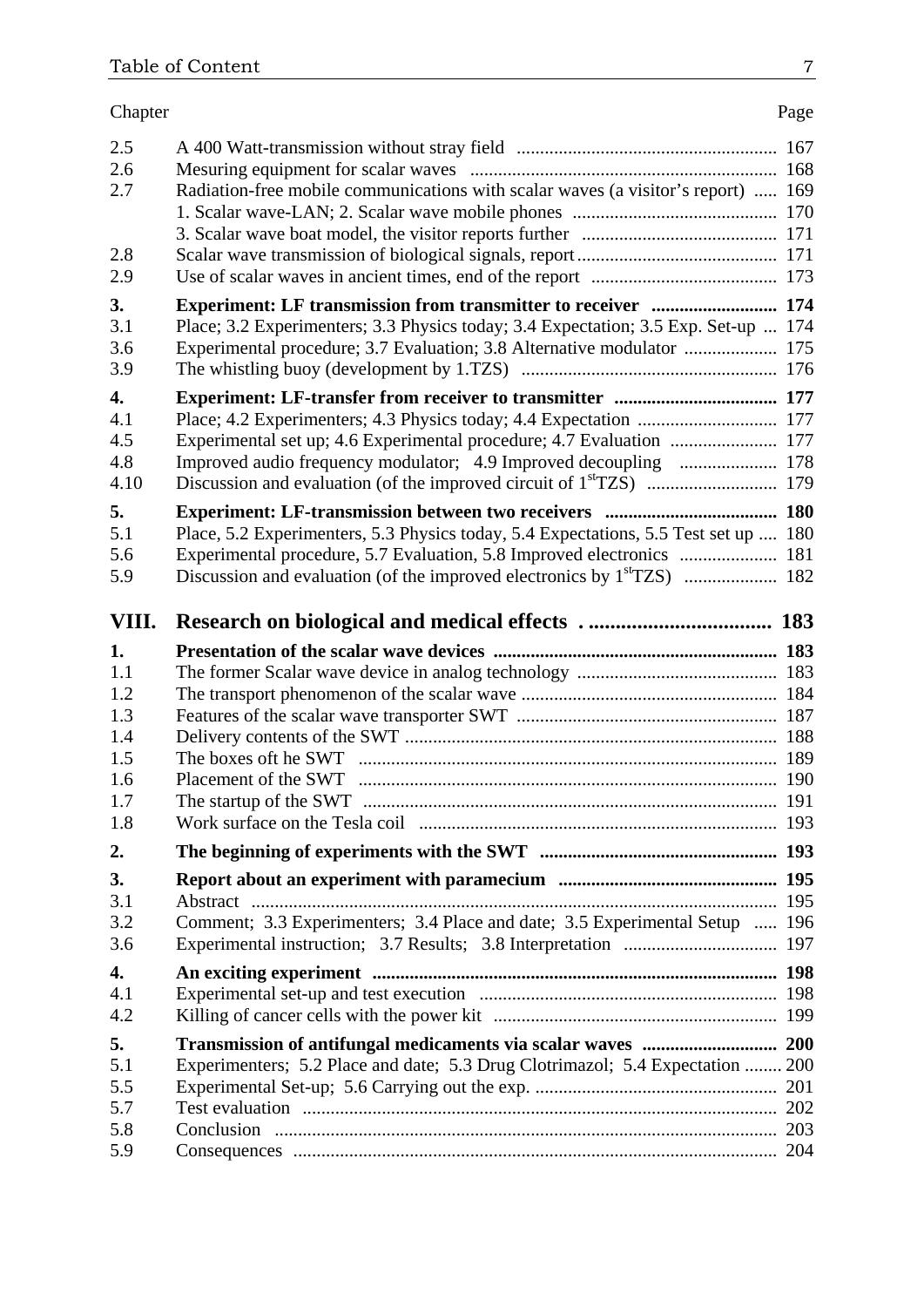| Chapter   |                                                                                                                                                       | Page |
|-----------|-------------------------------------------------------------------------------------------------------------------------------------------------------|------|
| 6.<br>6.1 | Transmission of specific biological information over a distance of 4 m  205<br>Experimenters; 6.2 Place and date; 6.3 Effect of gibberellic acid  205 |      |
| 6.4       |                                                                                                                                                       |      |
| 6.5       |                                                                                                                                                       |      |
| 6.6       |                                                                                                                                                       |      |
| 6.7       |                                                                                                                                                       |      |
| 6.8       |                                                                                                                                                       |      |
| IX.       |                                                                                                                                                       |      |
| 1.        |                                                                                                                                                       |      |
| 1.1       |                                                                                                                                                       |      |
| 1.2       |                                                                                                                                                       |      |
| 1.3       |                                                                                                                                                       |      |
| 1.4       |                                                                                                                                                       |      |
| 1.5       |                                                                                                                                                       |      |
| 2.        | NASA-Report/CR-2005-213749, Advanced Energetics, Vol.II  223                                                                                          |      |
| 2.1       |                                                                                                                                                       |      |
| 2.2       |                                                                                                                                                       |      |
| 2.3       |                                                                                                                                                       |      |
| <b>3.</b> |                                                                                                                                                       |      |
| 3.1       |                                                                                                                                                       |      |
| 3.2       |                                                                                                                                                       |      |
| 3.3       |                                                                                                                                                       |      |
| 3.4       |                                                                                                                                                       |      |
| 3.5       |                                                                                                                                                       |      |
| 3.6       |                                                                                                                                                       |      |
| 3.7       |                                                                                                                                                       |      |
| 3.8       |                                                                                                                                                       |      |
| 3.9       |                                                                                                                                                       |      |
| 3.10      |                                                                                                                                                       |      |
|           |                                                                                                                                                       |      |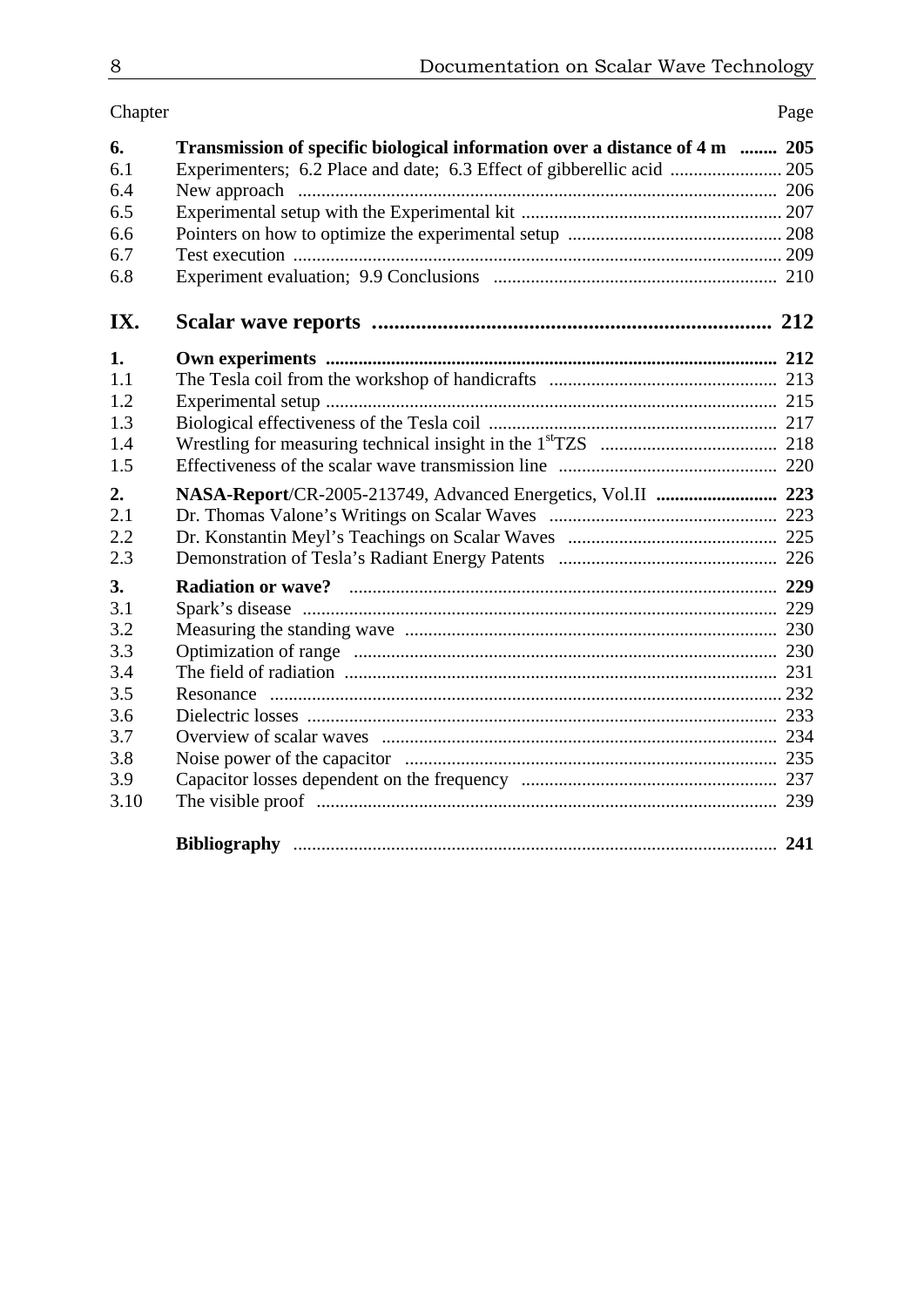#### **Preface to the Documentation 1**

When there is talk of "free energy", when efficiencies of greater than one hundred per cent are promised, or even when inventors emerge with perfect blueprints for a perpetual motion machine, any doubts are justified. All too often faulty power measurements mislead, or an energy source is being drawn unnoticed. Responsible scientists therefore accept such statements only after carrying out their own tests to establish whether they can always reproduce the measurements with the instruments familiar to them. The Experimental-Kit shall take account of this fact.

All sceptics can and should reproduce my experiments. They should not learn about results in the media, but should gain their own experience of electric scalar wave transmission themselves. A hundred years ago Nikola Tesla performed the same experiments, but with very high voltages and controlled spark gaps. Because even at that time more energy arrived at the receiver than the transmitter had sent, Tesla described the transmitting station as a "magnifying transmitter" or "boosting transmitter".

Unfortunately his system in Colorado Springs was too complex and expensive for any university to be able to afford it. Consequently the results remained unconfirmed.

No scientist in the world has the right to challenge the results obtained by Tesla unless he repeats the experiments on a 1:1 basis and can provide appropriate proof of his findings. That has not been done up to now.

It will not be possible to provide this negative proof and *ignorance is not an accepted scientific methodology!*

#### **1. Remarks on the Kit in general**

The experiments for scalar wave transmission could be acquired from 2000 to 2014 as a demonstration kit and in an expanded version as a testing kit. As a replacement for both a version with a digital generator is available from 2014. Each of the kits allow all Tesla's statements to be verified. Thanks to modern technology, the practical effort is also reduced significantly. Nowadays the entire kit fits into a suitcase.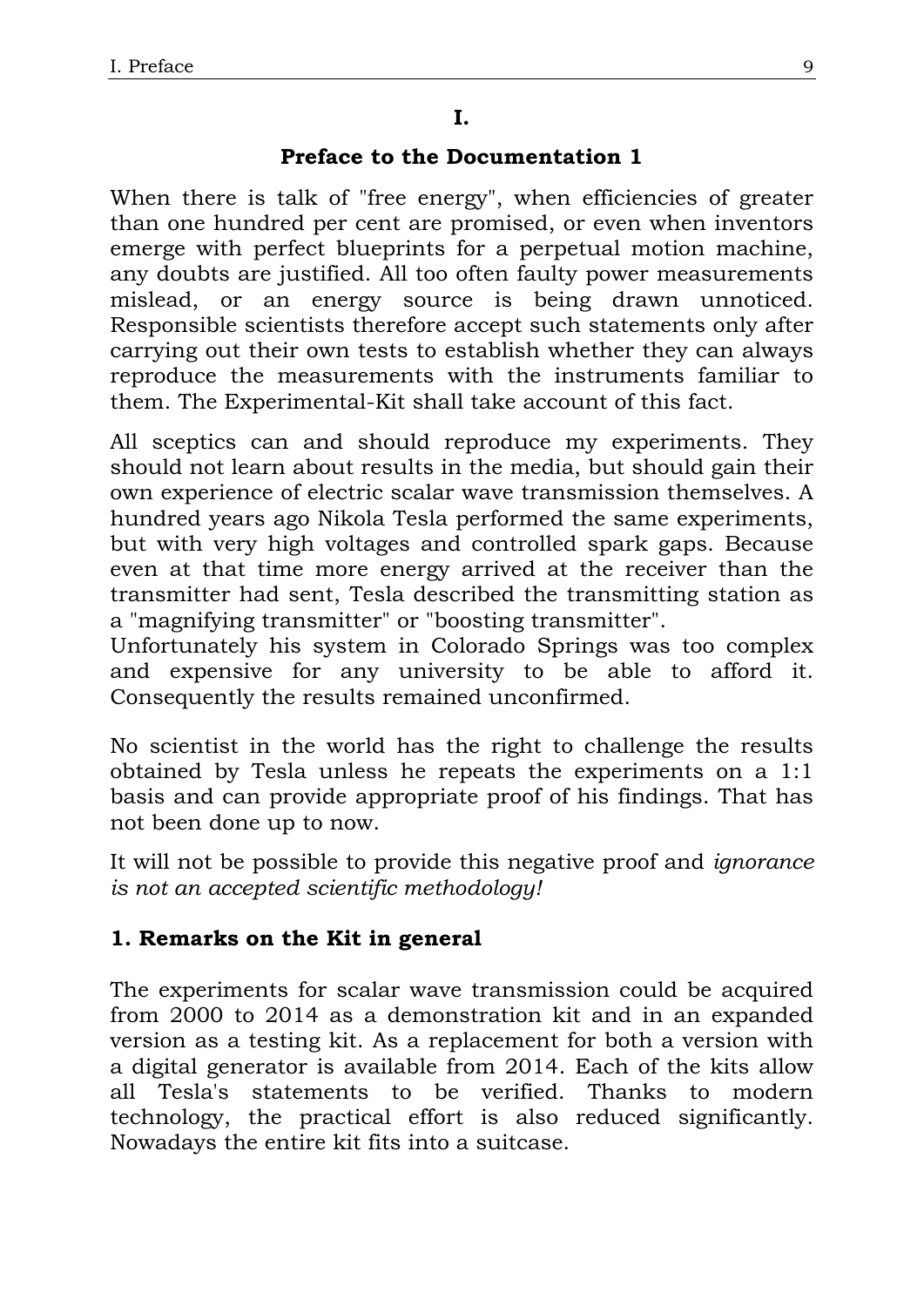Many parameters determine the functionality and natural resonance of a scalar wave transmission, e.g. wire length, wire thickness, insulation, winding direction and coil diameter. Only by choosing identical parameters can perfect reproducibility of the results be guaranteed. Realising this, I have refrained from publishing a manual of instructions, since this would cause the ability to reproduce the experimental results to depend solely on the skill of the individual hobbyist. The credibility of the results would suffer. Ultimately this is about the discovery and proof of a new physical principle (and not about teaching amateurs).

All the parts that are required for operation are included inside the aluminium carry case alongside the Tesla coils. This is not only for practical purposes. If an operator wants to do without the function generator, for example, because he has already a suitable one available which operates up to 20 MHz, he should ensure that it is able to provide sufficient drive current. If all experimenters use the same function generator, all others ought to be able to reproduce the same results.

Thankfully some experimenters have sent their test reports on scalar wave transmission to the publisher. These are included from the 4th edition of the documentation onwards and so are available to other researchers. As many suggestions are included, this greatly benefits all those concerned with the transmission of electrical scalar waves.

It has been shown that the number of possible experiments is virtually unlimited. This is a new, still largely unexplored type of wave propagation, so there is still much to discover. *What would a discovery be worth if only the discoverer knew about it?*

Although originally I was the author of this book, from the 4th edition onwards I rank alongside the other authors whose names are given if they have agreed to being mentioned. As editor, I was left with the task of sorting the contributions according to the significant technical, physical and biological characteristics of scalar waves, and to comment where appropriate.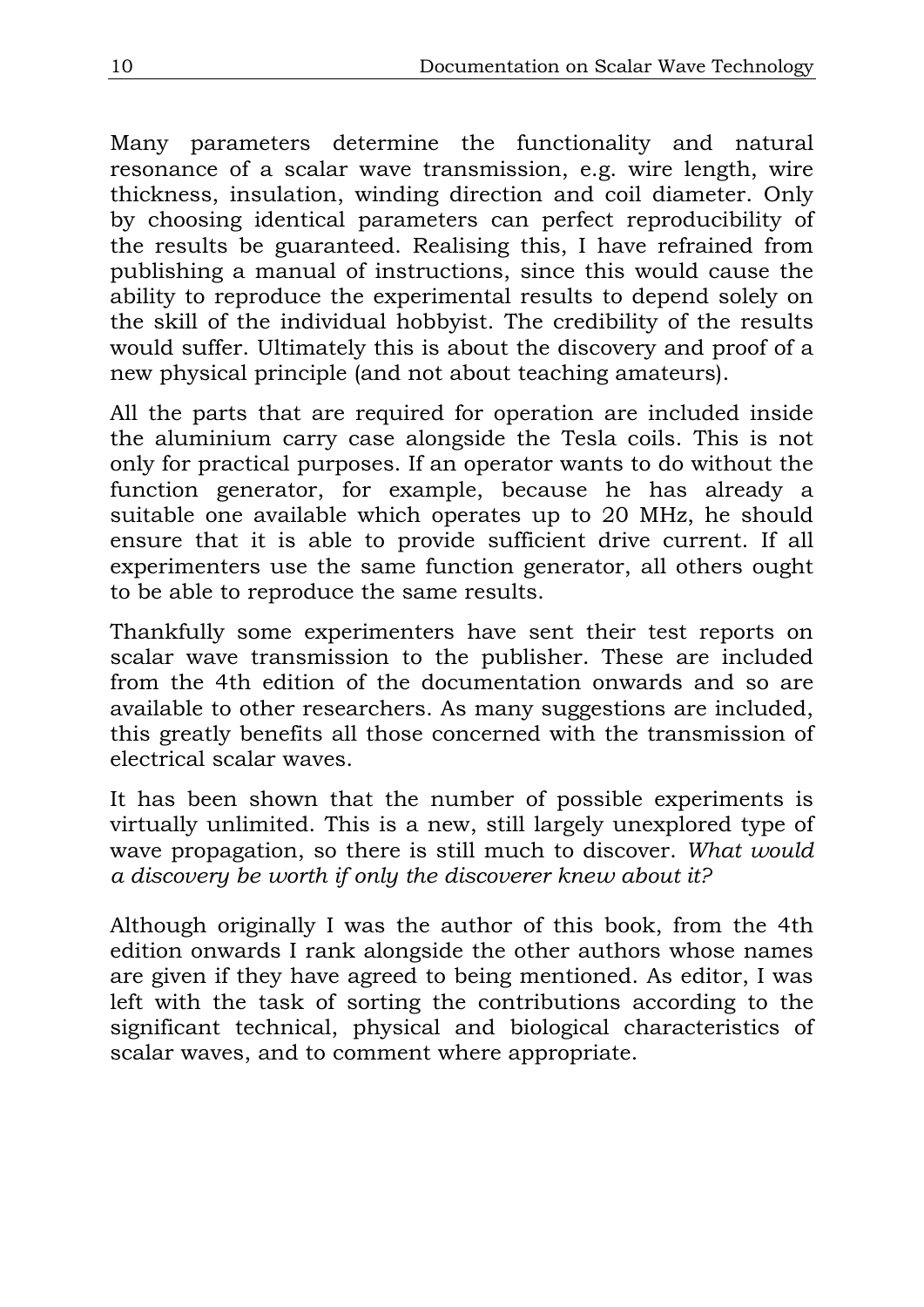#### **2. Notes on the experimental kit**

A part of the inventory of the Experimental-Kit has always been a frequency counter and other flat coils (type C with twice the wire length). The function generator can also be adjusted for a wider range of different waveforms (from 2014 with a digital DDS function generator). It is assumed that mainly physicists, engineers and those experienced in metrology will be interested in the Experimental-Kit. They can of course reproduce all the experiments given for the Demo-Kit and will receive the same documentation. In addition, the kit offers all the settings they would expect from other laboratory equipment. Test sockets have been specially included for metrological procedures, for example to measure currents and voltages.

Nevertheless, the set is even suitable for those with no experience in metrology. Purchasers include doctors, lawyers, therapists, environmentalists, teachers, politicians and journalists - in short, it is intended for anyone who wants to verify or to convince themselves or others of the existence of electrical scalar waves. In the case of the digital set the optimal setting can be adjusted and stored, so that after each power-up the demonstration can be started immediately, just as we were so accustomed to the old analog sets.

It is assumed that this set is purchased primarily for personal study and demonstration purposes. Nevertheless, it is conceivable that some experiments will go further than the specified repertoire, for example in order to study biological reactions or medical influences.

The coils (of type A (7Mhz), B (14 MHz) and C (3.5 MHz)) and the ball electrodes as antennas may possibly also be ordered separately (in the shop [www.etzs.de](http://www.etzs.de/) "Kit & Devices" - "Components"), e.g. for experiments with several receivers or with the coil B for higher frequencies. In this case, a suitable function generator would be necessary.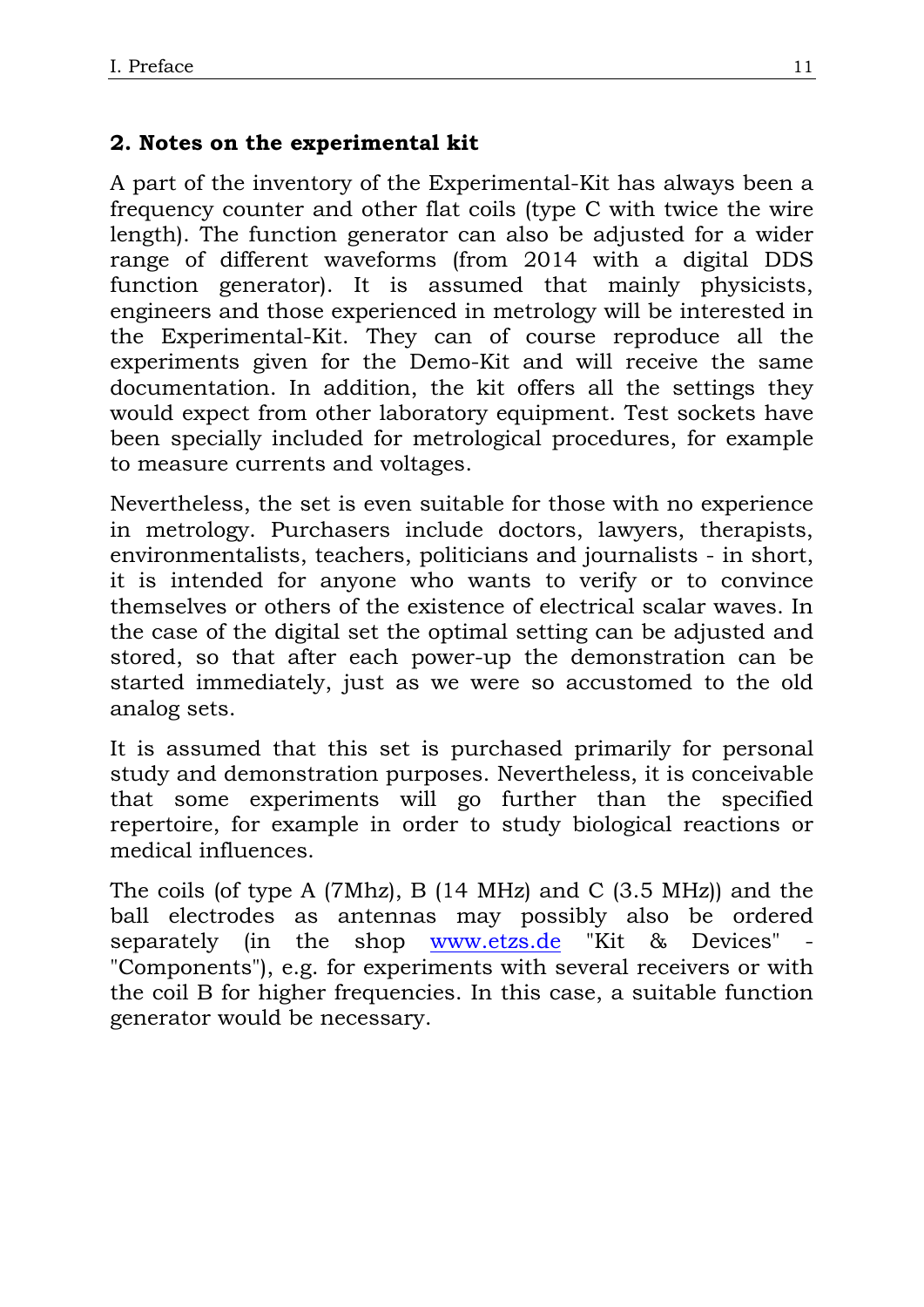#### **3. Aspects of experimental research**

Anyone infected by research fever will continue to build and tinker with their own equipment and the coils they have wound themselves until they have found out everything their inquiring mind wants to know. For them, my set can only provide a first impetus. I am hoping for constructive and close cooperation from these experimenters, and from all experimenters in general. Only when all of those interested in progress pull in the same direction can ignorance of facts a century old and the arrogance of established science be overcome with the aspirational goal of entering into an environmentally friendly era based on scalar wave technology.

Physical proof is not complete until the results of a theoretical derivation are confirmed by practical measurements. Certainly some auxiliary statements of the measurements could be given in individual cases if each experiment were considered in isolation, and some people are satisfied with this.

The near-field description, for example, is one such auxiliary statement. Only if the experiment still works at ten times the near-field distance will the expert start to ponder.

The major revelation is evidently hidden when working with auxiliary statements. A theory is needed which includes all the aspects concerning scalar waves and reproduces all the properties accurately and in full.

Such a field theory had not so far existed, so I was forced to look for a suitable one. The Wave Equation to which I always refer [1, see also page 239] provides the right answer. It originally comes from D'Alembert, initially formulated one-dimensionally in terms of time and space, and moulded into its present form by his student Laplace, using the three-dimensional Laplace operator. If this is broken down according to the rules of vector analysis, a field pointer is found to diverge, which in mathematical terms represents a scalar and gives the scalar wave its name. Now the Wave Equation also requires a gradient to the scalar which, mathematically, is a vector.

The scalar wave therefore propagates directed like any wave. Everyone is familiar with this property of sound waves. Nonetheless, some confusing reports on the Internet assume that a scalar wave is undirected in order to go on to prove *that what is not there does not exist*.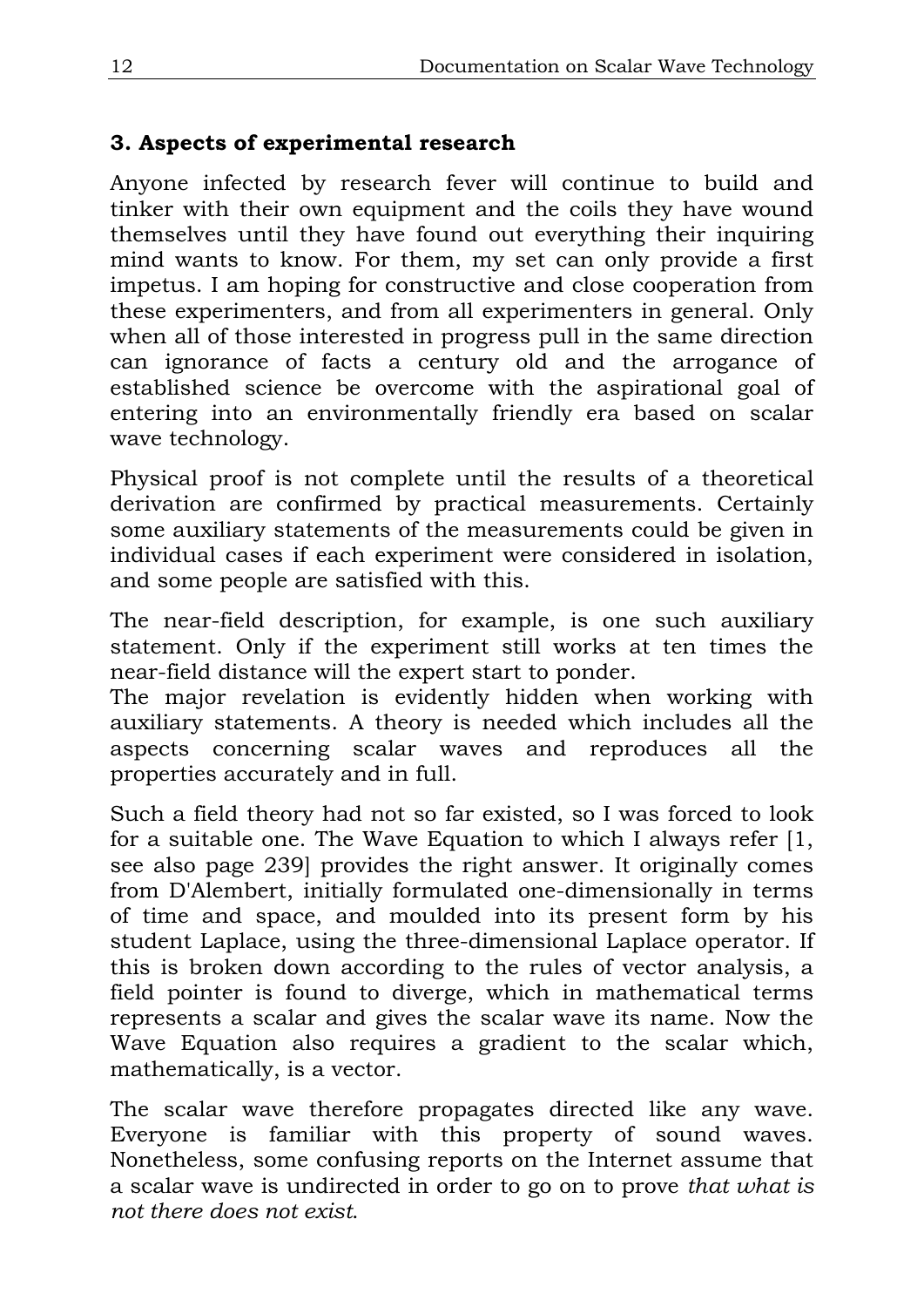Terms such as "scalar field" are misleading, since they more or less describe the opposite. That is why it is so important to apply the laws of physics, because *laws are there to be respected*.

Within the chain of evidence the experiments described here form the experimental section in proof of the existence of electrical scalar waves, because only the correspondence of theory and practice counts as real proof.

#### **4. Relevant aspects of vortex physics**

The most important new component of the field description is the vortex of the electric field discovered by me in 1990 which I call, in accordance with fluid mechanics, the "potential vortex" [2]. These field vortexes are capable of carrying a pulse, will spread as a longitudinal shock wave in space and possess all the properties of a scalar wave. From the perspective of my books, this documentation is an important practical addendum. Conversely, the experimenter will surely find my reference books a great help. The book entitled "Scalar Wave Transponder" is particularly recommended.

Before I published this and other books and articles, diverse aspects of my work were recorded in a collection of material in the three-part series of books on electromagnetic environmental compatibility (available under the title "Scalar Waves" from the shop at [www.etzs.de\)](http://www.etzs.de/). The basics of vortex physics are not available in any other textbook, but are presented in the first part of the book, with an examination of the causes, phenomena and scientific consequences of the potential vortex of the electric field.

The second book in the series includes a section on free energy and the interaction of neutrinos. It is mainly about the design details of the technical side of scalar wave energy and questions concerning its practical application. The operation of the Tesla coil previously mentioned in the first part is developed in more detail in the second part. The field theory from the first part is also developed further and considered in the context of existing constructions.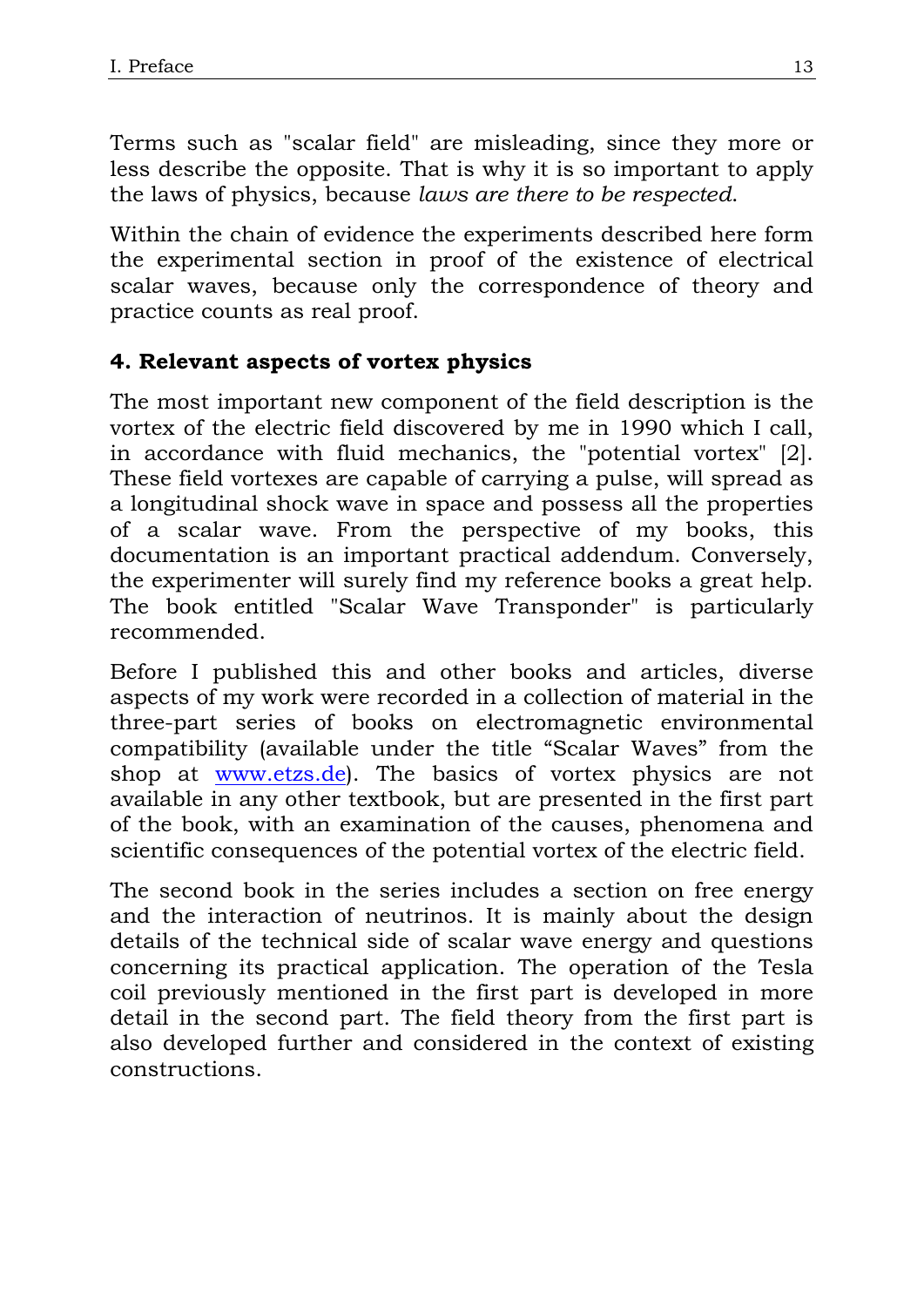#### **5. Structure of the documentation**

The derivation of scalar waves from the Wave Equation which is key to understanding the experiment and a discussion of the properties and the consequences for information technology can be found in the third part of the book series that was not published until two years after the documentation. The reason for this was that until the 3rd edition the relevant chapters had been included in the documentation. This no longer matters in the case of the 4th edition onwards because the 3rd part of the collection is now available [3].

I have also held some hands-on lectures in which I have demonstrated the scalar wave transmission path. At the INET conference in Bregenz 2000, the journalist Inge Schneider took the trouble to make a typescript of my lecture. In this way, something could be captured of the live atmosphere and the crackling tension in the room, and I have decided to include this essay (in the "Review" chapter on page 250 of the German issue, not translated).

Naturally the instructions for the experiments form the core of this documentation and at the same time are intended to serve as patterns for further descriptions of experiments.

I now wish you every success in carrying out the experiments yourself and hope you achieve high efficiencies.

INDEL-Publishing Department

 Konstantin Meyl Villingen, June 2000 (in German) [www.meyl.eu](http://www.meyl.eu/)

and 2014 in English translation